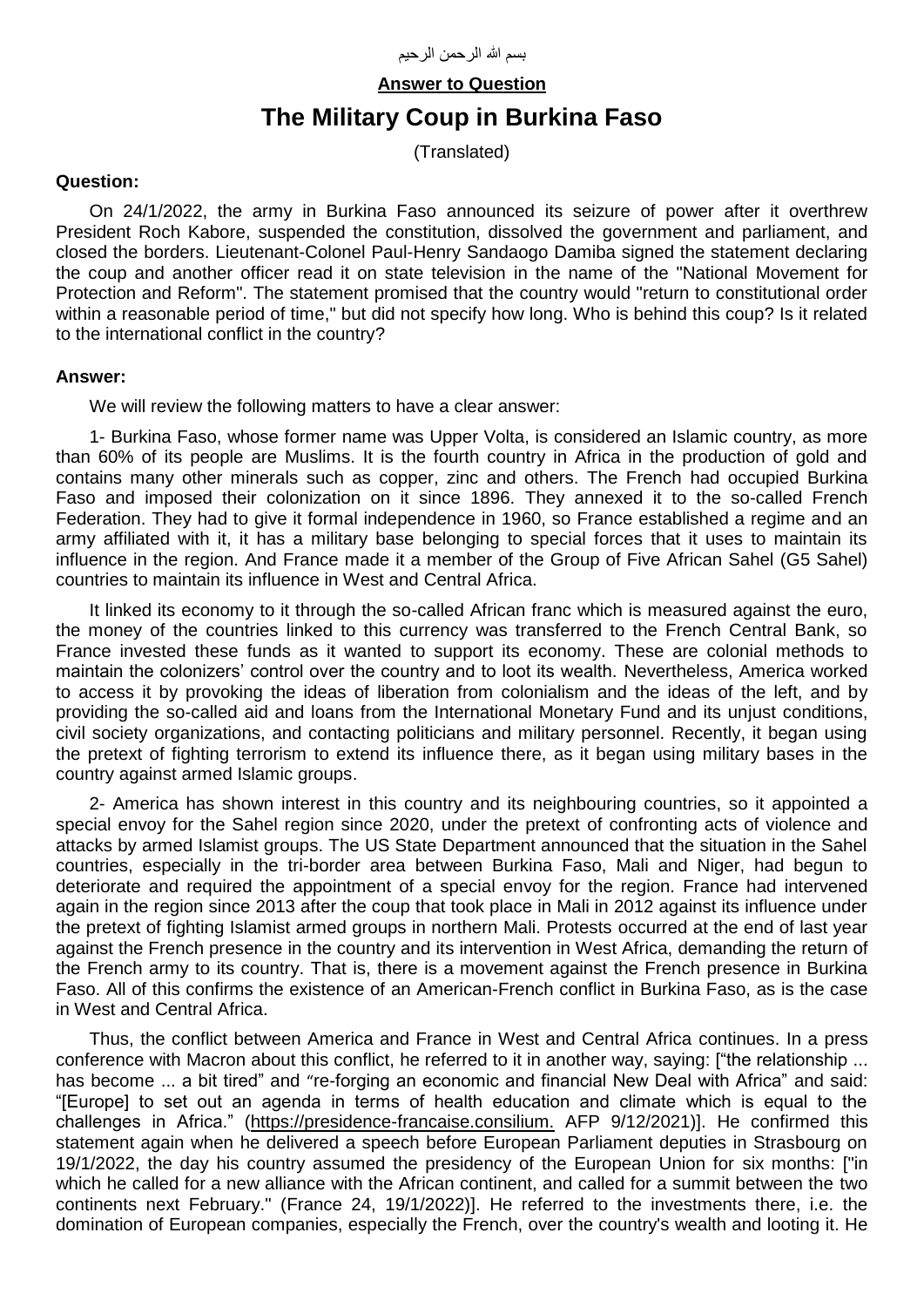referred to the investment in health, i.e. the exploitation of the issue of diseases to dispose of medicines, and he referred to the issue of security in order to maintain French influence there.

3- Security sources had reported that President Kabore has been detained since Sunday 23/1/2022 in a military barracks after military units rebelled against his authority, demanding the dismissal of senior army officials, the chief of staff and the intelligence chief. They accused them of failing to fight the jihadists and demanded that additional resources be allocated to confront these groups. They demanded the departure of the president and the release of General Gilbert Diender from prison, who was convicted by the authorities in 2015 of carrying out a failed coup attempt and imprisoned him.

[The army said, "Kaboré has failed to unite the nation and deal effectively with the security crisis that threatens the foundations of our nation." (BBC 25/1/2022)]. Coup leader, Paul Henry Sandaogo Damiba, a senior infantry officer in the Burkina Faso army, graduated from the Military School in Paris and earned a Master's degree in Criminal Sciences at the CNAM Institute. This upbringing and in a country dominated by France and its army in general and its flimsy justifications for the coup, with the emergence of evidence that France was not disturbed by the coup, but rather the emergence of evidence of its approval of it... All of this confirms that he carried out this coup with the support of France.

4- French President Macron said after the coup, "The President of Burkina Faso Roch Marc Christian Kabore was elected twice by his people in a democratic election. I was told that he is not in danger of physical harm..." (AFP 25/1/2022). There is cunningness in this statement that indicates that he supports the coup, is not sorry for him, and is not concerned about his fall and the coup against him. But he said, "He is not being threatened of being subjected to bodily harm!" It is as if he wanted to say in a popular tone, "It is good that he was saved otherwise he would have been killed!" The issue of France killing of its opponents in Burkina Faso and installing its agents in their place is well known. The former president of Burkina Faso, Thomas Sankara was killed in 1987, who appeared as a Marxist revolutionary to cover his work for America.

He was killed by France's agent Blaise Compaore, who took power after his death in a military coup concocted by France that year, and continued to rule until 2014, when the pro-American army officers' coup took place. A year later they allowed elections to take place, which Roc Kabore won in 2015. Macron did not demand his release and return to power, just as the revolutionaries in Mali demanded the release of Malian President Ibrahim Boubacar Keita, the respect for the constitution, and return to power in 2020. Because in Mali at that time the president was an agent of France, so it demanded his release, but here Macron did not demand the release of Kabore. This indicates that he is not loyal to France. Macron did not issue a condemnation in the name of France, but said, "We "clearly, as always" in agreement with the Economic Community of West African States "in condemning this military coup". That is, the condemnation came to mislead and in keeping with the countries of this group.

5- As for the American position, a spokesperson for the US State Department stated:

"The United States calls on the Burkina Faso's armed forces to immediately release President Kabore, to respect Burkina Faso's constitution and civilian leadership. Washington encourages the restoration of safety and security and dialogue to meet their demands..." (AFP 24/1/2022). This indicates that America is not satisfied with the coup and demands the release of President Kabore and respect for him as the country's civilian leader and respect for the constitution by returning him to power for being an elected president. This is different from its position on the 2014 coup, when then the US State Department spokeswoman Jen Psaki said: ["The United States is not ready to describe whether the military seizure of power in Burkina Faso amounts to a coup or not, a step if taken may require cessation of American aid to the country." (Reuters 3/11/2014)].

It supported the 2014 coup when it did not describe it as a coup, but in the last coup it called on the military to immediately release the president and respect the constitution, which does not allow coups to take place and affirms the president's legitimacy. AFRICOM Spokeswoman Kelly Cahalan said in an email after the coup on 25/1/2022: "Lieutenant-Colonel Damiba [received] modules on the law of armed conflict, subjugation to civilian control, and respect for human rights. Military seizures of power are inconsistent with U.S. military training and education." Whereas, the US Command AFRICOM indicated that Lieutenant-Colonel Damiba participated in many US military courses and exercises between 2010 and 2020. As if he was not linked to America and remained loyal to France, and that is why America opposed his carrying out of this coup.